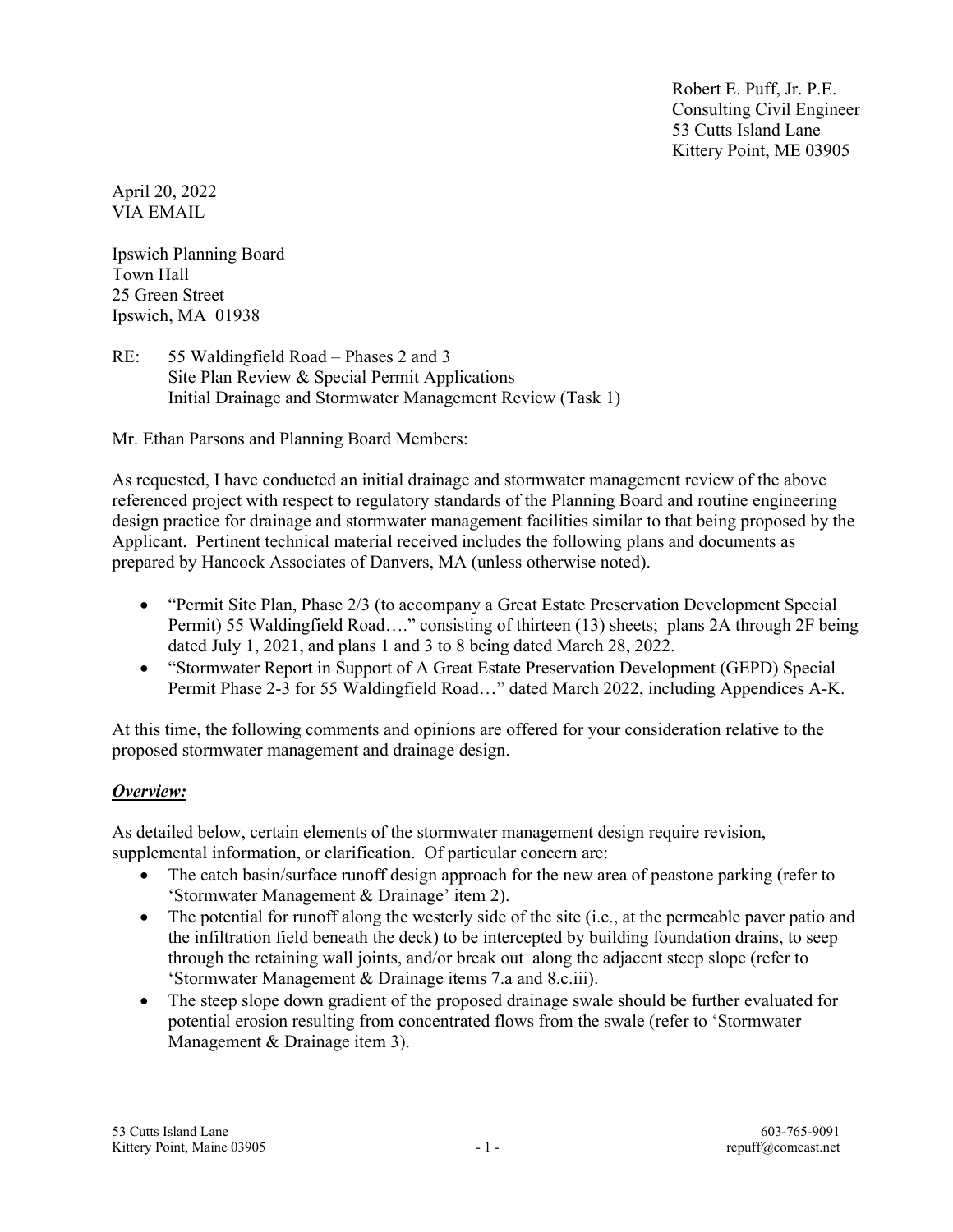#### Stormwater Management & Drainage:

- 1. All plans and calculations should be signed and stamped by the Engineer of Record.
- 2. The ability of the proposed catch basin to collect runoff within the new peastone parking field is questioned. The design assumes that surface runoff will be collected by this catch basin and piped to a water treatment device, and from there, the runoff is designed to be piped to a subsurface infiltration chamber. From a practical standpoint, these are improper design assumptions. Unlike a conventionally paved parking field, the peastone parking field will not generate substantial quantities surface runoff (particularly during smaller rainfall events). Hence, the runoff within this drainage area will not enter the catch basin, will not receive treatment, and will not be conveyed to the infiltration chamber. Contrary to the calculations, rainfall will pass through the peastone surface and flow underneath the surface along the stone base material until it breaks out into the proposed swale located adjacent to the parking field. Such a scenario will have the peastone parking field contributing runoff to Design Point 1 (to the west) rather than to Design Point 2A (as assumed in the calculations). A revised approach to this portion of the stormwater management design is strongly suggested.
- 3. The proposed swale along the easterly and northerly side of the parking field should be further analyzed or modified. The swale concentrates runoff from upgradient areas and conveys the runoff onto the slope at the westerly side of the site. While erosion is not a concern for small/routine rainfall events, higher intensity storms (or periods of large snow pack melt) may create erosion problems.
	- a. The stability of the slope should be checked, and the swale should be widened as it approaches the slope (to disperse flow along the slope). In addition, check dams along the swale should be considered to reduce velocity and encourage infiltration.
- 4. Additional soil test pits should be conducted within the limits of the permeable paver patio, the infiltration field below the deck, the rain garden, and the subsurface infiltration system, in order to confirm the presence of suitable soils and adequate depth to groundwater in all of these locations. At present, no soils tests are indicated within these four infiltration areas.
- 5. Add plan notes that more specifically address design intent with respect to roof runoff.
	- a. All proposed Phase 2 and 3 roof runoff shall be conveyed to Infiltration System PS2.
		- b. All roof runoff from buildings approved as part of Phase 1A, and roof runoff from the pre development (existing) garage, shall be conveyed to the Rain Garden.
- 6. Notes should be added to the plans to incorporate the requirements of the Stormwater Pollution Prevention Plan (SWPPP), Construction Period Pollution Prevention Plan (CPPPP), Long Term Pollution Prevention Plan (LTPPP), and the Operation and Maintenance Plan (O&M Plan).
- 7. Additional grading and a cross sections should be specified to indicate the design intent of the infiltration field located below the proposed deck. Surface grading, material to be placed, and thickness of material should be indicated.
	- a. The design engineer should address the potential for stormwater breakout and/or stormwater entering the building foundation drain system (as a result of the infiltration field being located directly adjacent both the building and a steep slope).
- 8. It is noted that a retaining wall is proposed to the west of the 'Collaboration Center.' The grading plan should be revised to better describe the intended elevation relationship between the permeable paver patio, the adjacent deck, and the existing grade.
	- a. Given the location of the retaining wall (directly adjacent to a 'conservation restriction' and '200 foot riverfront area' boundary), the Planning Board may wish to consider the general design aesthetic of the wall and the materials proposed for construction. Presently, no information is provided regarding the retaining wall.
	- b. The Planning Board may wish to require physical monumentation along the boundary lines of the conservation restriction and riverfront zone boundaries in this area.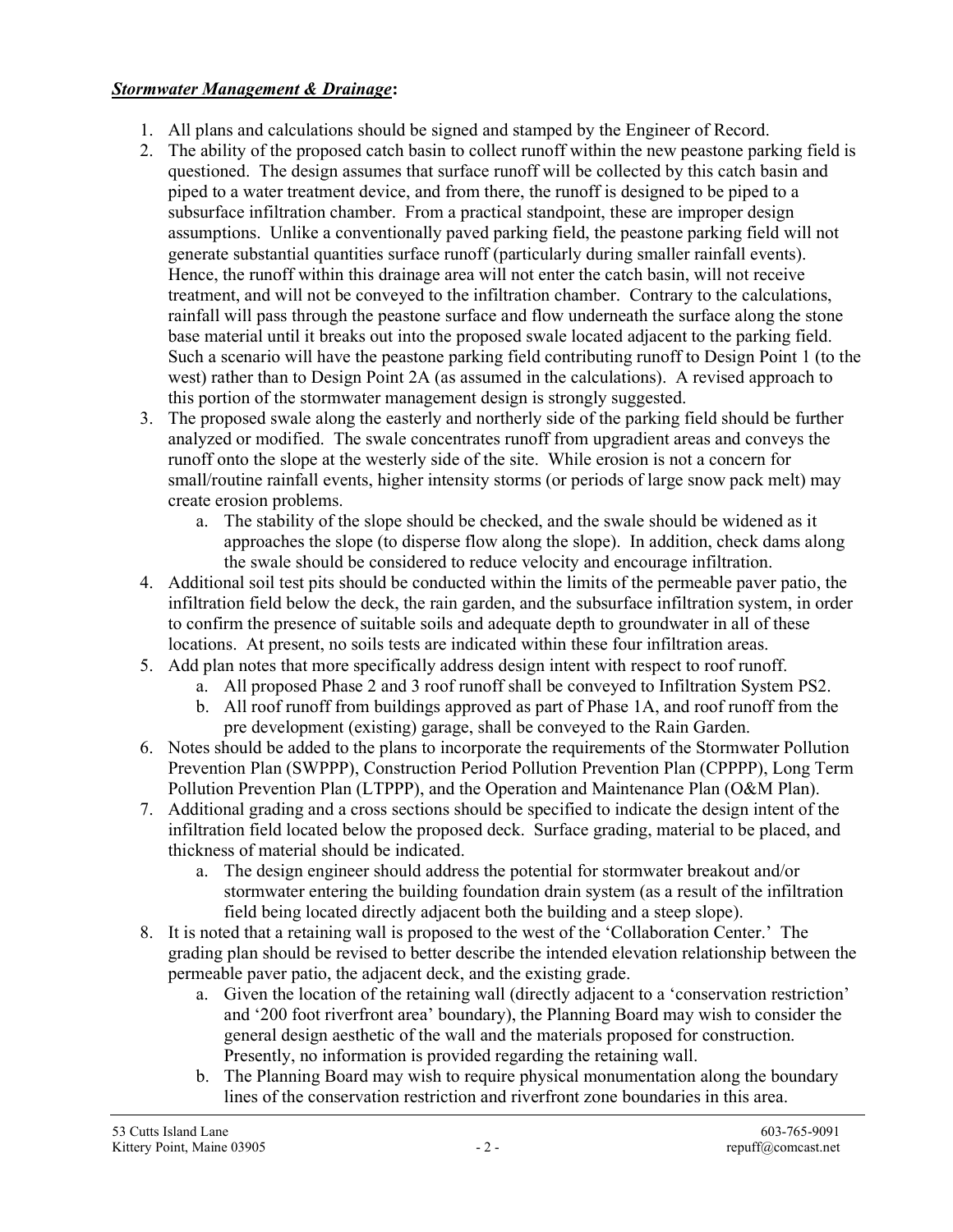- c. If the patio is proposed to be at the elevation of the building floor, the retaining wall height will be approximately five (5) to seven (7) feet in height.
	- i. Top and bottom of retaining wall should be specified.
	- ii. The design engineer should better define the grading transition between the patio and existing grade at the northerly end of the patio as well as the area between the southerly end of the patio and the crushed stone infiltration area beneath the deck.
	- iii. The design engineer should address potential for stormwater breakout along the adjacent steep slope, along the face of the retaining wall, and runoff entering the building foundation drain system (as a result of the patio being designed as a permeable paver system adjacent to these areas).
- d. If the patio is not at the elevation of the building floor, the finished grade should be specified, along with top and bottom of retaining wall and grading transition to the crushed stone infiltration area beneath the adjacent deck. In any event, item 8.c.iii above, should still be addressed by the design engineer.
- 9. In the course of conducting this review, the following drafting items were noted on the plan set and should be addressed in a subsequent revision.
	- a. On the grading plan (sheet 5), specify a high point elevation along the easterly side of the parking field.
	- b. On the grading plan, provide flow arrows to specify a drainage path to the south and show where runoff from the northerly portion of Subcatchment P-2 will flow across the main driveway and into the pasture (as assumed in the calculations).
	- c. On the grading plan, specify the 'proposed patio' to be a 'permeable paver patio' consistent with the design intent and other plan sheets.
	- d. On the utility plan (sheet 6), coordinate the drainage pipe invert elevations with the 'Drainage Pipe Schedule' information.
	- e. On the utility plan, replace the clean out at the junction of pipe segments D3, D4, and D5 with a drain manhole.
	- f. On the utility plan, clarify the design intent at the drain manhole adjacent to infiltration system PS2. The pipe header outlet is specified at a higher elevation than the inlet and a specified 12 inch outlet pipe is not apparent (note similar comment exists for the detail on sheet 7).
	- g. Redraw the 'SC-740 Chamber Plan' (on sheet 7) such that the detail graphically shows the correct number of units specified elsewhere on the plans and calculations. Currently the detail indicates 56 total units, whereas the calculations (and other plan specifications) show that 48 units are required.
	- h. On plan sheet 7, combine the 'Soil Stabilizer for Peastone' detail and the 'Section for Peastone' into one detail. It is my understanding that the soil stabilizer is intended to be utilized in all areas where peastone is proposed. As such, a single detail will eliminate any confusion regarding how the peastone areas are to be built and whether or not there are areas where the 'Soil Stabilizer' may not be required.
	- i. The 'Rain Garden Detail' is insufficient as presented. Additional information should be provided relative to soil preparation and thickness, landscape plantings, and surface treatments to be implemented.
		- i. The rain garden outlet control structure along with the proposed grate should be detailed on the plans consistent with assumptions made in the calculations.
	- j. The 'Yard Drain' detail does not appear to be relevant to any of the plan information. The design engineer should clarify where this item is proposed or delete the detail from the plan set.
	- k. Provide a detail of the proposed 'permeable paver' to be used in the patio area.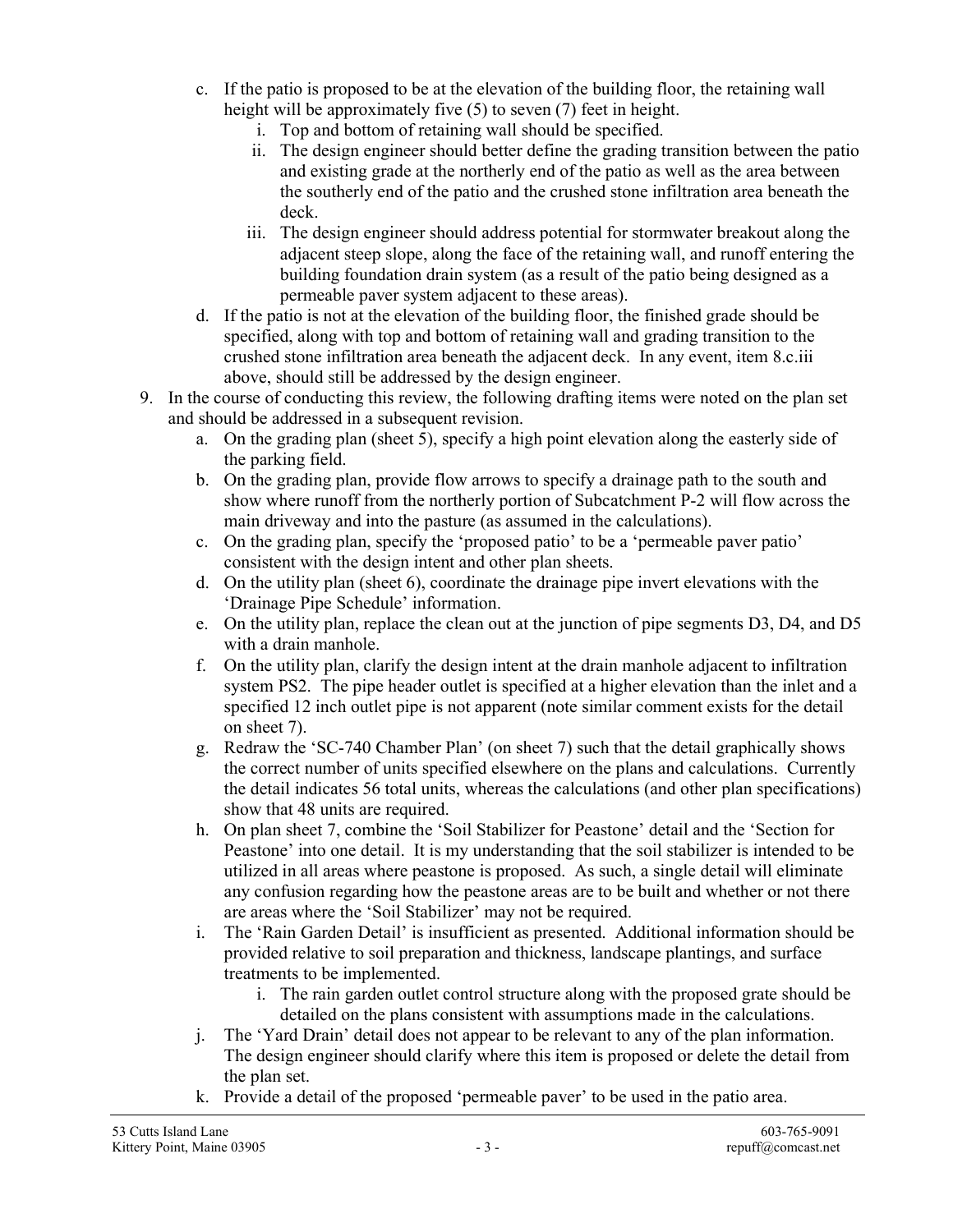- 10. In the course of conducting this review, the following housekeeping items were noted in the 'Stormwater Report' and should be addressed in a subsequent revision.
	- a. On page 8, correct the description of 'Design Points' DP2A and DP2B. They should be properly described as being located to the southeast and southwest of the site, rather than the northeast and northwest.
	- b. On page 9, correct typographical errors contained in the description of the 'Natural Recharge Areas 3P and 8P.
	- c. On page 10, correct the orientation of 'Proposed Subcatchment P1' as being west of the Phase 2 and 3 building addition, rather than east of it. Also, revise the narrative describing the collection of roof runoff to be discharged via pipe outlet in the Ipswich River embankment slope (this condition is not reflected on the site plans).
	- d. The 'Checklist for Stormwater Report' should be signed and sealed by the Engineer of Record.
	- e. The 'Illicit Discharge Compliance Statement' should be signed and dated.

## **MA DEP Stormwater Standards:**

- 1. Standard 4 Long Term Pollution Prevention Plan (LTPPP):
	- a. 'Party Responsible for Maintenance' should be revised to 'Party Responsible for Compliance.'
	- b. 'Spill Prevention and Control Plan' should include suitable requirements for notification of local, State, and/or Federal officials in the event of a spill.
	- c. 'Winter Road Salt and/or Sand use and storage restrictions' stipulates that salt storage piles be located outside of the 100 year buffer zone and shall be covered. It is strongly suggested that permanent on-site salt storage piles be discouraged by the Planning Board unless a building enclosure is provided.
	- d. To avoid confusion with respect to stormwater inspection and maintenance, it is suggested that the section entitled 'Requirements for Routine Inspections and Maintenance of Stormwater BMPs' be significantly reduced, but that reference to the requirements of the 'Operation and Maintenance Plan' for the stormwater/drainage system be added.
- 2. Standard 8 Construction Period Pollution Prevention Plan (CPPPP):
	- a. 'Party Responsible for Maintenance' should be revised to 'Party Responsible for Compliance.'
	- b. Coordinate inspection timing between the narrative description contained in 'Inspection Schedule and Procedures' and that contained in the 'Inspection Schedule and Evaluation Checklist.' Conflicting information is indicated regarding what amount of precipitation triggers and inspection.
	- c. Include reference to project requirements contained in the Stormwater Pollution Prevention Plan (SWPPP).
- 3. Standard 8 Provision for additional erosion control information:
	- a. The proposed Collaboration Center, patio and deck create a significant encroachment on the top of slope located westerly of the development area. As such, it is strongly suggested that a more elaborate erosion/sediment control program be provided for this area, specifically addressing erosion and slope protection during the course of earthwork, grading, and building construction. The single erosion control barrier is not anticipated to be adequate.
- 4. Standard 9 Operation and Maintenance Plan (O&M): The O&M Plan is inadequate as presented. A more comprehensive presentation of the overall drainage and stormwater